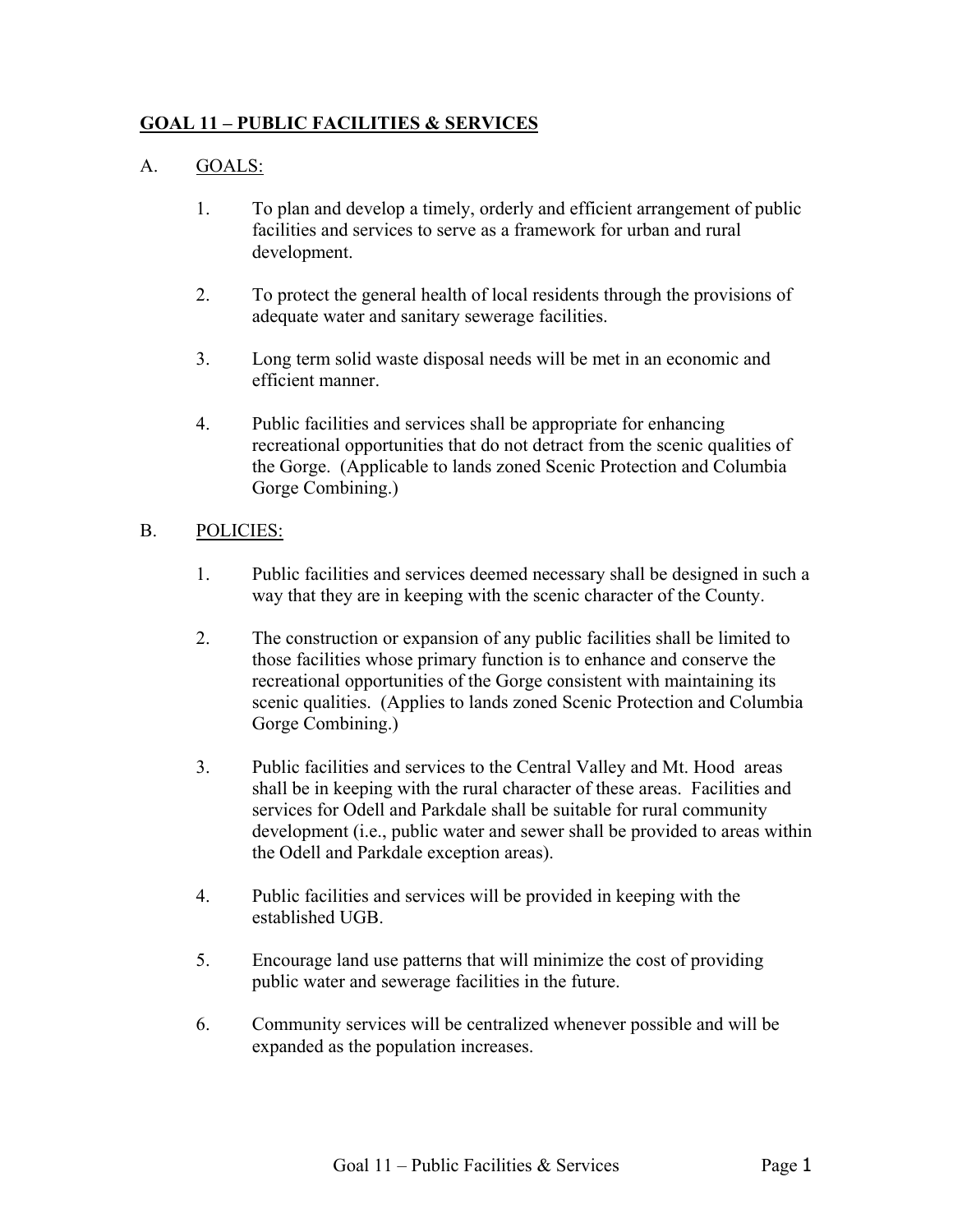- 7. Public facilities and services shall follow at least the following criteria for expansion: extension of public facilities and services shall encourage and anticipate high-density development adjacent to existing high-density development.
- 8. The location and extension of sewer services will be determined by the Board with recommendations from the Planning Commission. If and when extension of sewer services are made, the Comprehensive Plan, shall be used as Background information.
- 9. Water transmission lines shall be enlarged as necessary to insure an adequate supply to acknowledged exception areas. Request regarding situations where ground water or other means of water service are not available must be reviewed and approved by at least the County Sanitarian, DEQ, and the Board.
- 10. In areas of projected medium and multiple family density population, large water mains will be installed to insure an adequate supply of water for firefighting purposes.
- 11. New sewer and water lines shall not be extended beyond the UGB unless a State documented health hazard exists.
- 12. Safe and quick access from fire stations to arterials and major collectors shall be maintained.
- 13. The quantity of fire stations and units, ambulances, and manpower should be maintained at a level adequate to serve and protect persons and property.
- 14. The mutual aid program of the fire districts should continue to be encouraged.
- 15. Adequate police personnel and equipment will be provided to assure that the public is well served and protected.
- 16. The provision of adequate facilities for female and minor offenders should be given high priority in the design of any new law enforcement structure.
- 17. The opening of public school buildings to the public for meetings, recreational activities, and adult education courses shall be encouraged.
- 18. The County recognizes that the City of Hood River sewer and water lines will be extended to only that portion of Wells Island in the City Limits. Extended sewer and water lines to be the minimum necessary to service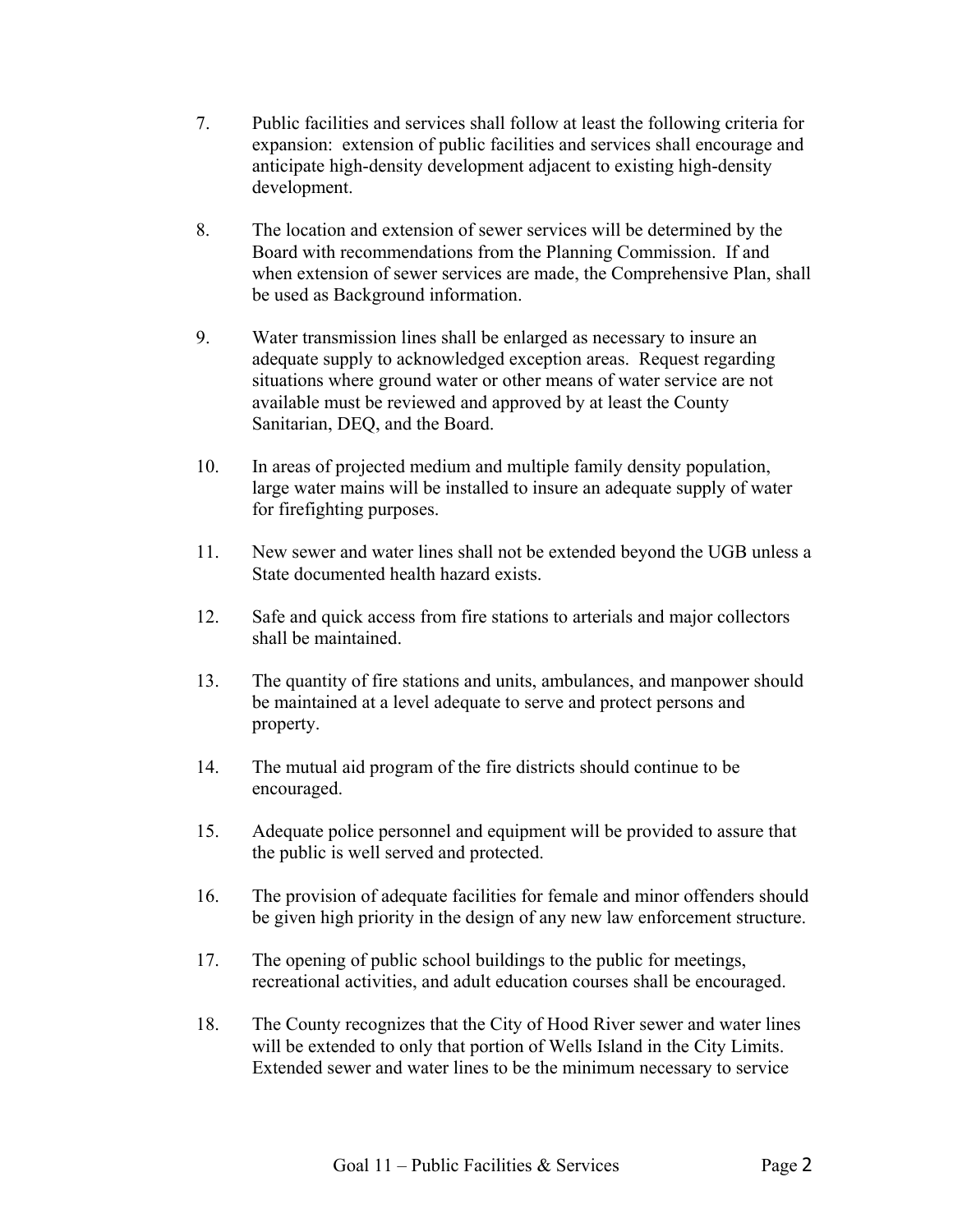only uses allowed in the City's designations of Open Space/Public Lands and Tourist/Cultural.

## C. STRATEGIES:

- 1. Low-intensity land uses such as farms, residential farms, and small neighborhood commercial activities that are located in areas where soil conditions are suitable for septic tanks shall not be provided new sewer trunk lines.
- 2. High-density uses adjacent to riparian areas where sewage infiltration into streams may occur shall be required to utilize sanitary sewerlines and install storm-drainage facilities.
- 3. Extension of new sewer trunk lines into areas designated "farm" on the Plan Map shall not be allowed without prior approval by the Planning Commission. At a minimum, the following criteria must be met: (a) the sewer line is necessary to correct a state documented health hazard or (b) extending the sewer line through an area designated "Farm" is the only reasonable means of providing sewer service to a justified exception area which lies within the boundaries of a legally created sewerage entity and which is designated for residential, commercial, industrial or light industrial on the Plan Map; and (c) the proposed facilities are shown to be appropriate for and limited to the exception area. Assessments and levies for sewer service of land designated "Farm" by the County shall comply with  $*$  ORS 308.401.
- 4. New sewer lateral lines may be extended within a legally created sewerage entity from existing sewer trunk lines into resource lands (i.e., farm and forest) to provide service to either [\\*\\*p](#page-2-1)re-existing residential, commercial,

<span id="page-2-0"></span>ORS 308.401:

<sup>(1)</sup> Except as otherwise provided in subsection (2) of this section, the assessments and levies of the following taxing units and special districts shall not be imposed while such lands remain qualified for special assessment for farm use under ORS 308.370 (1):

<sup>(</sup>a) Sanitary districts formed under ORS 450.005 to 450.245.

<sup>(</sup>b) Domestic water supply districts formed under ORS chapter 264.

<sup>(</sup>c) Water supply authorities and sanitary authorities formed under ORS 450.675 to 450.980. (2) Subsection (1) of this section does not apply to:

<sup>(</sup>a) Benefit assessments or special ad valorem tax levies imposed prior to October 5, 1973. (b) Benefit assessments or special ad valorem tax levies imposed upon homesites situated within a parcel of farm use land. As used in this paragraph, "homesite" means not more than one acre of land upon which are constructed non-farm dwellings and appurtenances.

<sup>(</sup>c) Benefit assessments or special ad valorem tax levies imposed subsequent to disqualification of lands for farm use assessment under ORS 308.370 (1).

<span id="page-2-1"></span>Pre-existing uses are those improvements that generally use or require sewage disposal systems and were in existence prior to July 21, 1980.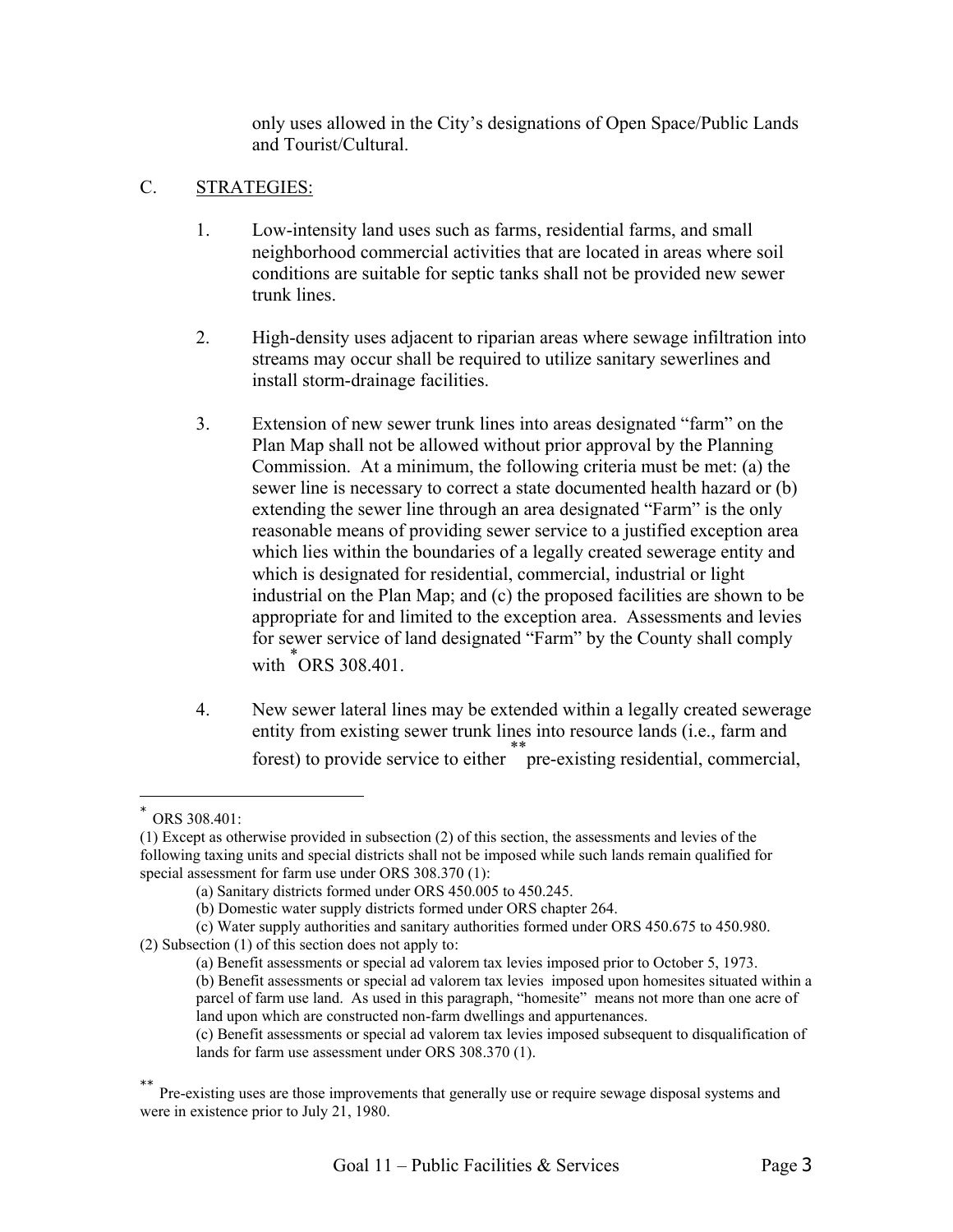industrial or light industrial uses or new uses approved by a County land use action or a County building/land use permit in accordance with the County Comprehensive Plan and Land Use Code. Such pre-existing and new uses may also be served by existing laterals and trunk extensions. The following conditions shall apply to new lateral extensions.

- (a) The lateral is sized only to service the uses approved for sewer service in this Section.
- (b) The lateral will not cause additional residential, commercial, industrial or light industrial development to occur in the resource land it enters. (Reference OAR 660.04.028 (6) (c) (A): Resource and non-resource uses permitted within a resource zone, i.e., an agricultural zone, cannot be relied upon at a future time to justify an exception to a resource Goal.)
- (c) Extending the lateral into resource lands is the only practical means of providing a service to a pre-existing use or a use approved by a County land use action or building/land use permit.

Assessments and levies for new lateral shall be limited as described in Section 4.

- 5. Sewers shall not extend beyond the urban growth boundary or a legally created sewerage entity except to service a documented health hazard situation.
- 6. Utilize the transfer station on Guignard Road to collect and transfer solid waste to the Northern Wasco County Landfill. The County will maintain its current 10 year agreement with the owner of the landfill to dispose of solid waste and will exercise its option of extending the agreement for another 10 years if it becomes necessary and other suitable methods of solid waste disposal are not found.
- 7. The Columbia Gorge Commission shall have the opportunity to review and comment on all major public facilities proposals. (Applicable to land zones Scenic Protection and Columbia Gorge Combining.)
- 8. Where possible, utility lines shall either share existing utility rights-ofway, be underground or be out of sight from I-84.

-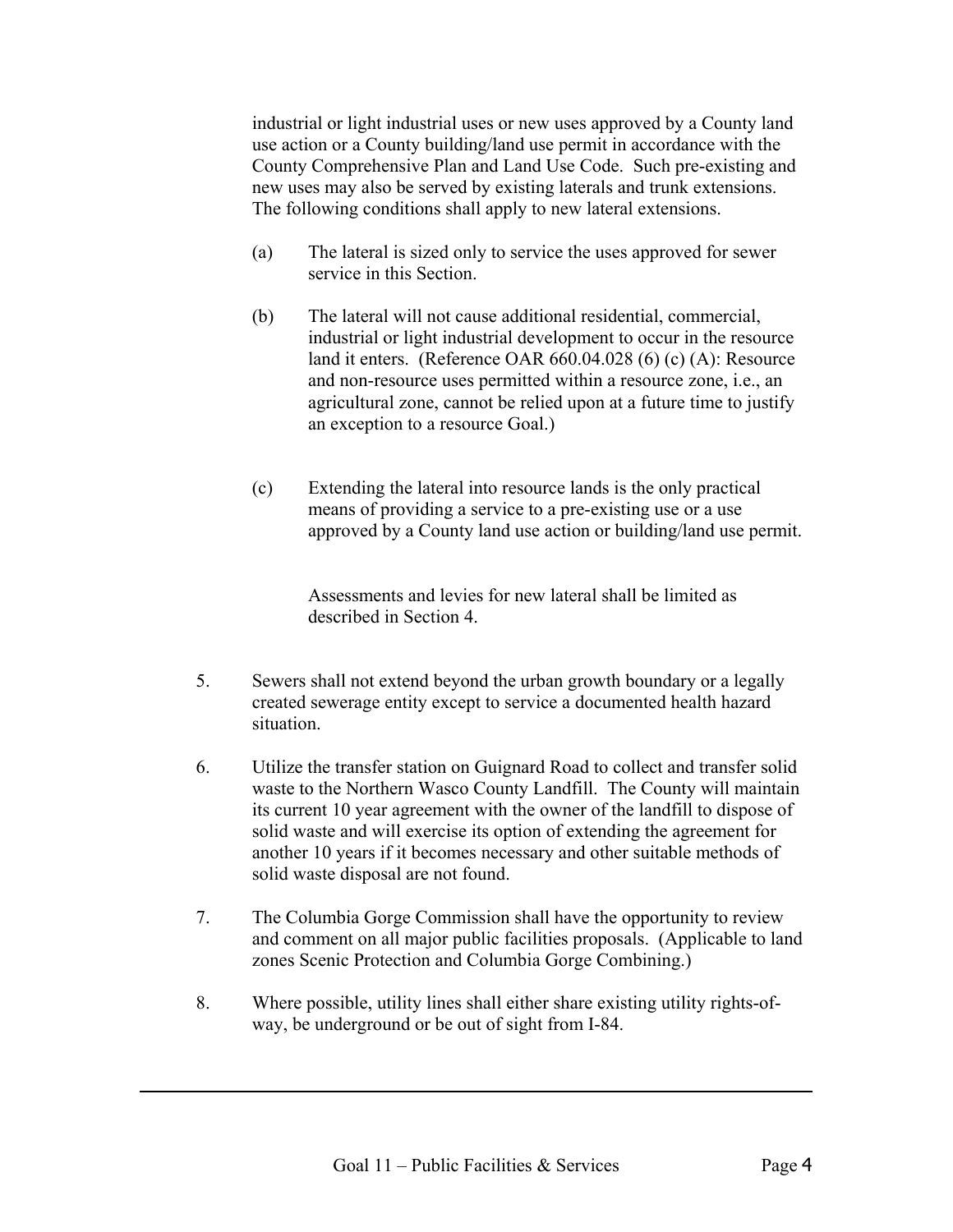- 9. Review the provisions for water and sewerage facilities for all types of development in order to insure these facilities are in accordance with County and State health standards.
- 10. Add the report entitled "Evaluation of Solid Waste Disposal Alternatives for Hood River, Oregon, August 1, 1979" to the County Background Document.
- 11. All sanitary district plans which have significant impact on land-use patterns shall be reviewed by the Planning Commission in consultation with the Public Works Department, prior to action, as required by State law. Such plans include, but are not limited to those concerning expansion of treatment capabilities, extension of lines, and extension of Sewer District boundaries.
- 12. Public facilities and water sewer services in urban areas shall be provided at levels compatible with urban-type use.
- 13. The capacity of water mains in the Urban Growth Boundary and exception areas should be increased as development occurs.
- 14. In order to minimize the cost of new sewer facilities (i.e., sewer lines) existing sewer district facilities shall be used wherever possible.
- 15. Efforts shall be made to centralize public services such as public safety and State and Federal governments offices wherever possible.
- 16. Continued support of the fire districts' efforts should be given. A new situation should be considered for the Parkdale community. Any new development should meet the requirements of any fire code the district or County adopts.
- 17. The present Parkdale Community Center should continue, but the County or Parkdale Community Association should secure additional parking to accommodate users' vehicles and eliminate the hazard that now exits.
- 18. Schools will be placed where there are water and sewer service. Water and sewer service will be provided to all schools.
- 19. School enrollment increases in the County will be accommodated within the existing land now owned by the School District until such a time as new lands are needed. State standards for school acreage needs will be followed.
- 20. Each proposed capital improvements project will be reviewed for compliance with the Comprehensive Plan. The review will be done by the County Planning Commission and Board.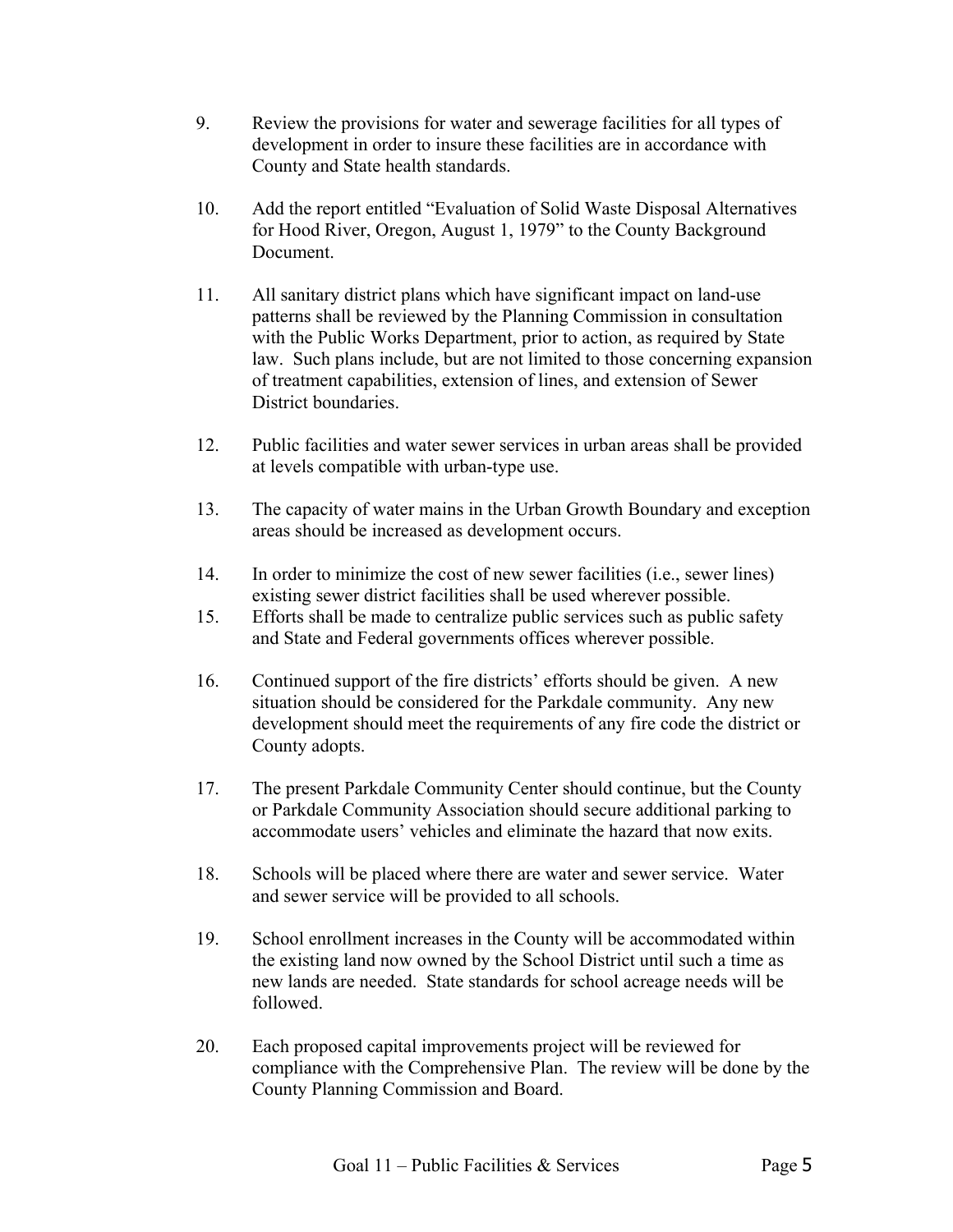- 21. A Capital Improvements Plan shall be developed for water and sewer services for which expenditures will be prioritized for a period of several years.
- 22. A biennial review and update of a capital improvements plan will be conducted. The review will be done by the Planning Commission.
- 23. Capital costs of all public improvements necessary for development should be determined for each project. Individuals and groups benefiting from the specific public projects should be identified. Whenever feasible, the public capital expenditures should be paid by those receiving the benefits on an equitable basis.
- 24. Sanitary District and water district boundaries cannot be expanded without approval of the County Commissioners. Any expansion shall be consistent with the Comprehensive Plan.
- 25. Recognize and educate the public, agencies, etc., regarding the following concept: although water service (e.g., lines, etc.) is readily available throughout the private land base, it must not be considered the only criteria to justify further development. Development must occur in areas designated by the Plan to avoid scatteration.
- 26. A master plan should be developed for water-system improvements and extensions.
- 27. The present boundary of the Crystal Springs Water District should act as the exterior boundary of public water supply. Some form of "inter-tie" between Parkdale Water District and Crystal Springs should be developed for emergency purposes.
- 28. The State Water Master, Valley farmers, and other concerned parties should continue to meet to discuss irrigation problems.
- 29. Building code regulations and State regulations will be met on all improvements.
- 30. Commensurate with affirmative recommendation from the County Public Works Department, County Sanitarian, or other applicable agency or licensed individual, storm drainage plans including implantation (actual construction) are required in areas containing lots smaller than ½ acre.
- 31. Storm drainage plans will be required for areas that have identified drainage problems.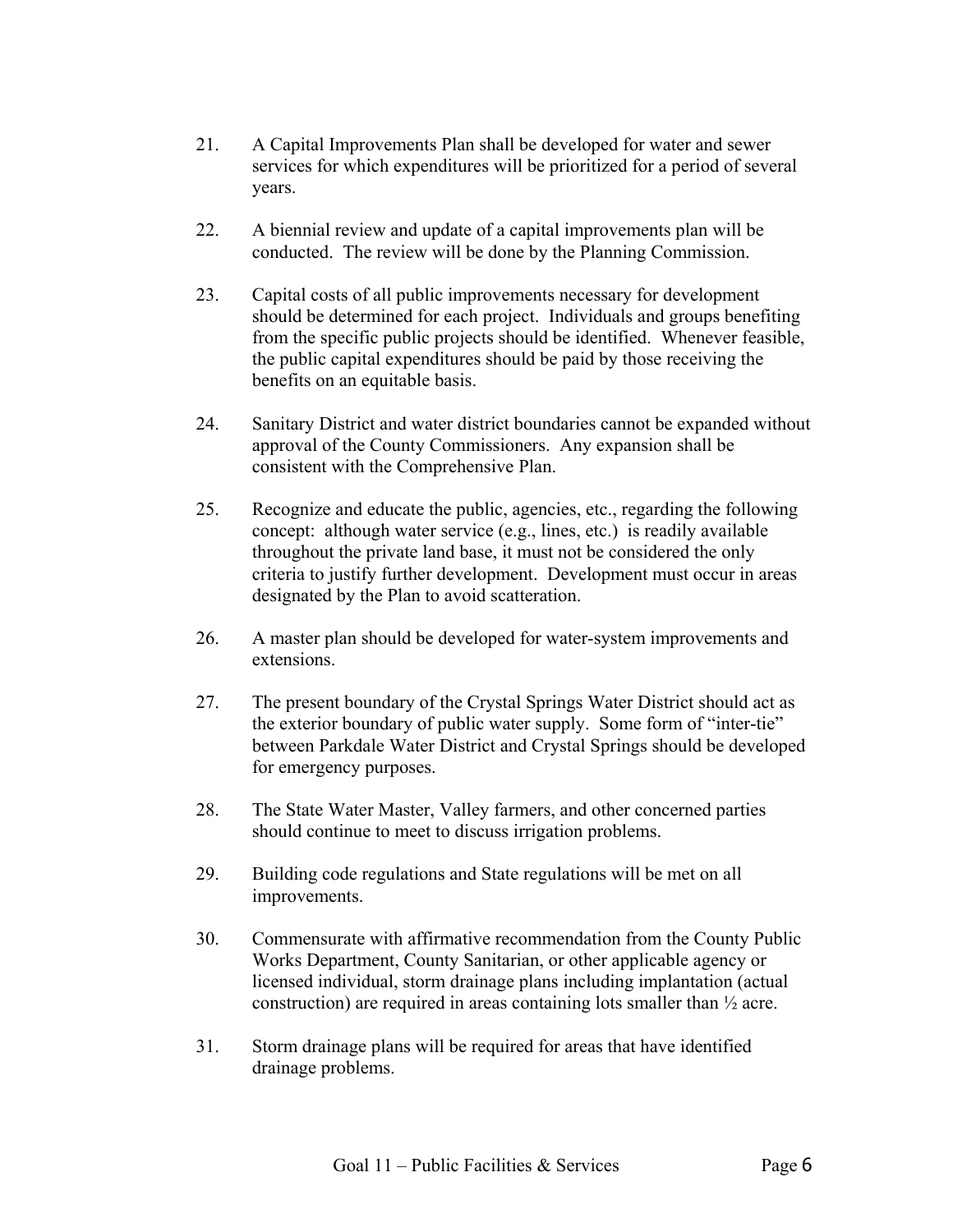- 32. Proposed subdivisions will comply with requirements of the Subdivision Ordinance, Section 34.20, Drainage and Floodplain.
- 33. Storm drainage plans and construction will be required as prescribed by the Public Works Department or other applicable agency for development on lands zoned commercial or industrial.
- 34. Storm drainage plans and construction will be required through the County Land Use and Building Permit or partitioning processes where drainage problems are noted.
- 35. Plan and zone pre-existing commercial, industrial and light industrial uses pursuant to affirmative findings being presented demonstrating compliance with the following criteria or factors:
	- a. Making application through the County Planning Department for a plan or zone change or both.
	- b. Compliance with exception requirements for lands irrevocably committed to other uses.
	- c. Consideration of the following criteria if not addressed under b. above:
		- (1) On site sewage disposal suitability or community sewage;
		- (2) Domestic water supply availability;
		- (3) Access;
		- (4) Rural fire protection;
		- (5) Lack of natural hazards; and
		- (6) Effects on resource lands.
	- d. Does not have a prior approved conditional use permit. (The existence of a prior home occupation or 1 or 2 person business permit or other conditional use permit approval shall not be used to justify a plan or zone change.)
	- e. Does not apply to uses established illegally and without prior County approval (e.g., lack of building permit, sanitary permit, land use permit, access, fire or water approvals, etc.).
	- f. Pre-existing uses are uses in existence prior to July, 21, 1980.